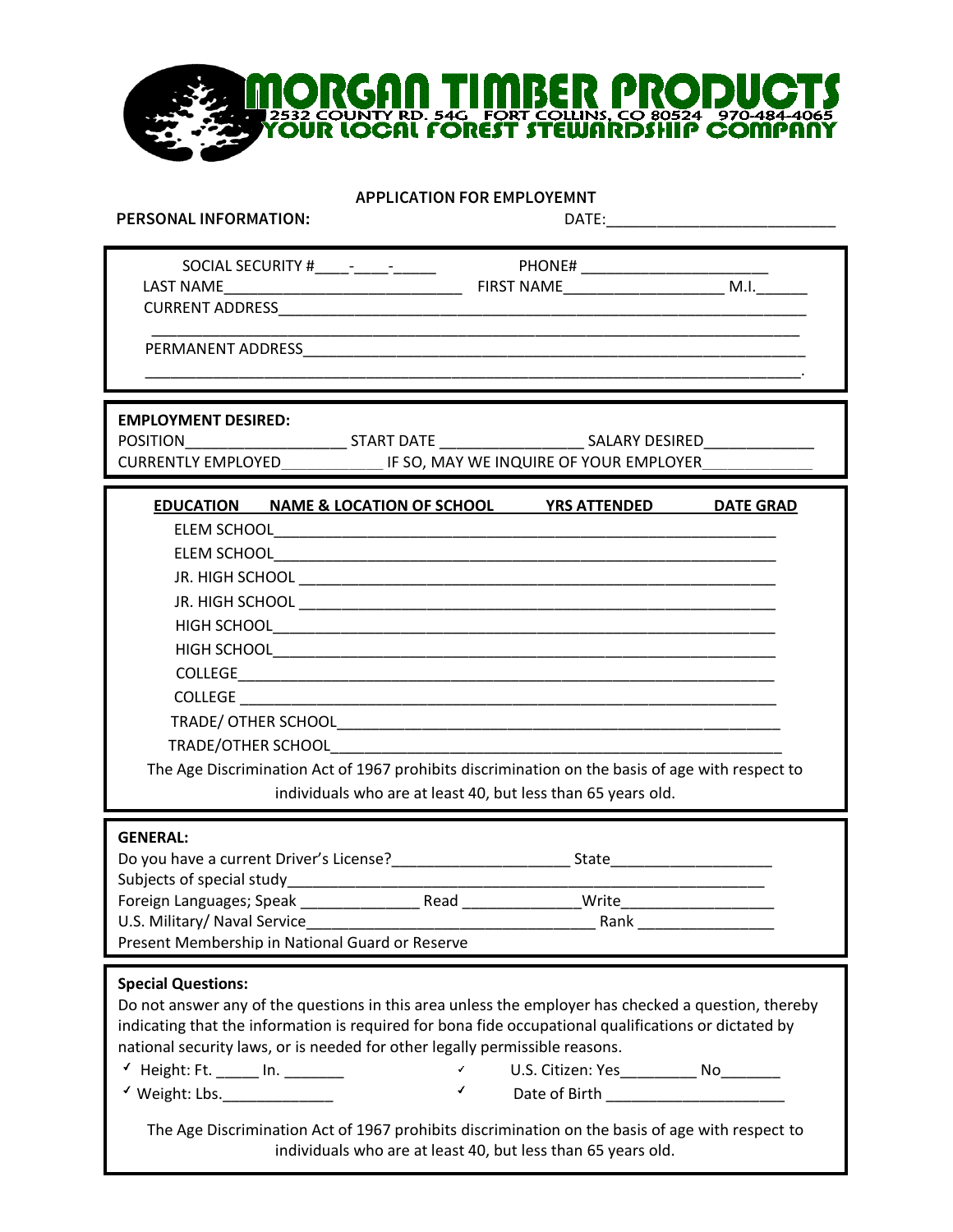| <b>Physical Record:</b>                                  |                                                                                                                                                                                                                                |
|----------------------------------------------------------|--------------------------------------------------------------------------------------------------------------------------------------------------------------------------------------------------------------------------------|
|                                                          | Do you have any physical defects that preclude you from performing any work for which you are being                                                                                                                            |
| Were you ever injured?<br><u> Were you ever injured?</u> | Give Details <b>Container and Container and Container</b> and Container                                                                                                                                                        |
| Have any defects in hearing? Vision?                     | Speech? And the state of the state of the state of the state of the state of the state of the state of the state of the state of the state of the state of the state of the state of the state of the state of the state of th |
|                                                          |                                                                                                                                                                                                                                |
| Address                                                  |                                                                                                                                                                                                                                |

| <b>Former Employers:</b>         | (List last 4 employers, starting with most recent)                                                  |  |  |
|----------------------------------|-----------------------------------------------------------------------------------------------------|--|--|
|                                  |                                                                                                     |  |  |
|                                  |                                                                                                     |  |  |
|                                  |                                                                                                     |  |  |
|                                  |                                                                                                     |  |  |
|                                  |                                                                                                     |  |  |
|                                  |                                                                                                     |  |  |
|                                  |                                                                                                     |  |  |
|                                  |                                                                                                     |  |  |
|                                  |                                                                                                     |  |  |
| Address_________________________ |                                                                                                     |  |  |
|                                  |                                                                                                     |  |  |
|                                  |                                                                                                     |  |  |
|                                  |                                                                                                     |  |  |
|                                  |                                                                                                     |  |  |
|                                  |                                                                                                     |  |  |
|                                  |                                                                                                     |  |  |
|                                  |                                                                                                     |  |  |
| <b>References:</b>               |                                                                                                     |  |  |
|                                  | Please list 3 references of people that are NOT related to you that you have known for at least ONE |  |  |
| year.                            |                                                                                                     |  |  |
|                                  |                                                                                                     |  |  |
|                                  |                                                                                                     |  |  |
|                                  |                                                                                                     |  |  |
|                                  |                                                                                                     |  |  |
|                                  |                                                                                                     |  |  |
|                                  |                                                                                                     |  |  |
|                                  |                                                                                                     |  |  |
|                                  |                                                                                                     |  |  |
|                                  |                                                                                                     |  |  |
|                                  |                                                                                                     |  |  |